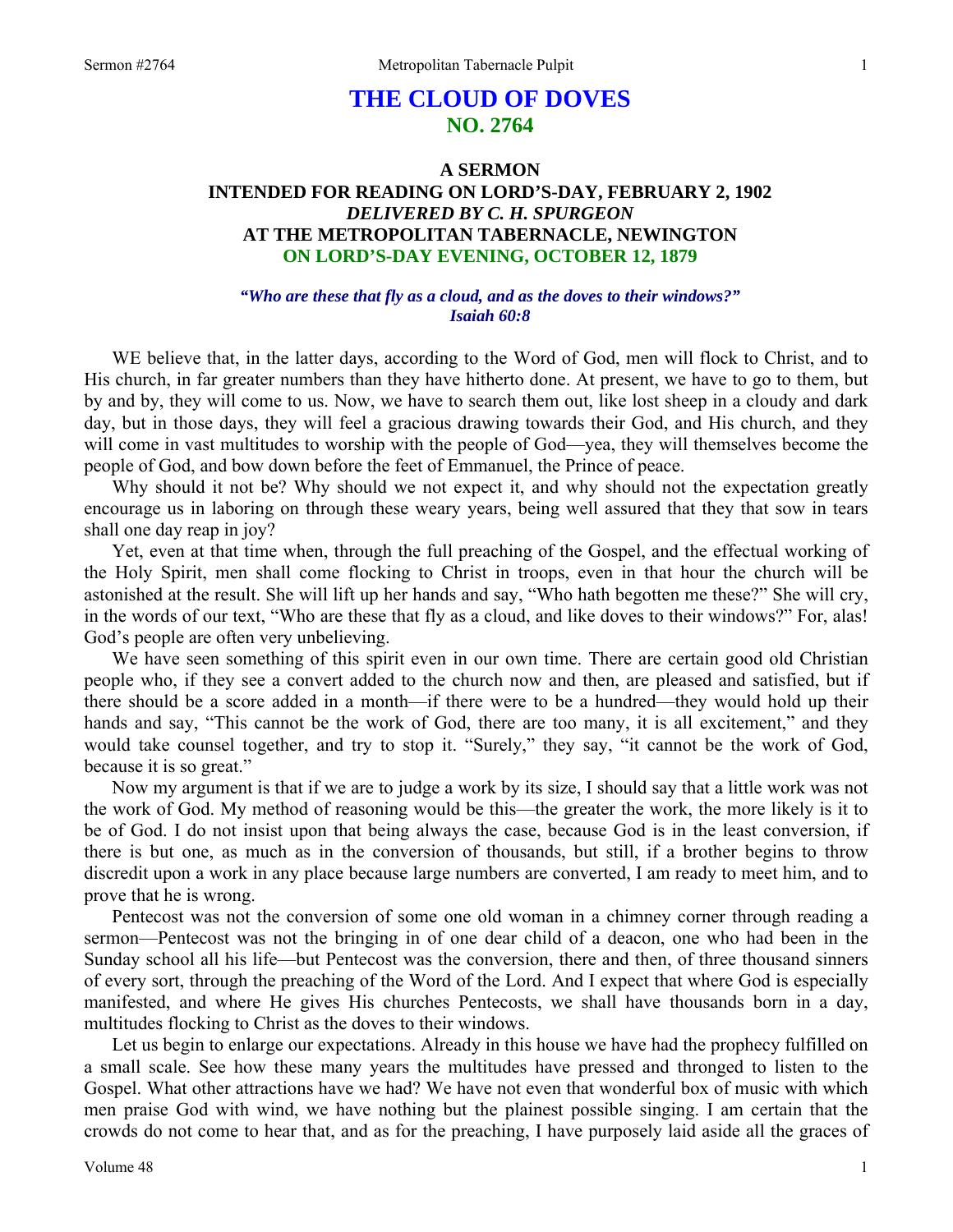oratory that I might have had, and tried to make my message as plain and simple as possible. One good man, who is going away from us, said to me this morning, "I shall miss the plain preaching to which I have been accustomed here. No doubt there are some rich people, who would like to have it put very finely, but you see," said he, "I have no education, and I am glad you have preached so that I could understand you, because the other people can do the same if they like." Ay, and they must too, if they come here, for I will never get away from the simple preaching of Jesus Christ, as plain as ever I can make it.

My one work is just to talk of Jesus Christ, and of His blessed Gospel, as plainly as I can, and is there anything like it in all the world to draw the multitude, to hold the multitude, to impress the multitude—ay, and to lead them to fly, like doves, to Jesu's wounds, to find salvation there?

Now, coming to our text, I think that the passage refers first of all, to the Israelite who sees multitudes coming to Jerusalem to worship the one living and true God. He stands on the top of Carmel, and he looks across the Mediterranean, and he sees the ships of Tarshish coming in such great numbers across the sea, scudding along before the wind, that he says, "Who are these that fly as a cloud?"

Seen from a distance, the great fleet of vessels seems like a cloud, and as they come nearer, those long lateen sails which we, who have been along the coast of the Mediterranean, remember so well, suggest to him the second figure, "Who are these that are flying like doves to their dovecots?" It was the promise being fulfilled, "the ships of Tarshish first," the men from the far off lands hurrying up that they might worship with the multitude that kept holy day in the sacred city.

Now we may leave both these figures, and use the text as the exclamation of the church of God when she expresses her wonderment at what God is doing in the conversion of sinners, "Who are these that fly as a cloud and as the doves to their windows?"

**I.** First, WHO ARE THEY THAT THEY SHOULD BE SO MANY—that they should "fly as a cloud," like doves in flocks?

The answer to that inquiry is another question—Why should they not be many? *There are a great many sinners in the world,* why should not a great number be converted? When many souls are brought to Christ, they are only relatively many. Usually, alas! they are relatively small. We have sometimes rejoiced greatly when we have had as many as a hundred added to this church in a month, yet I have gone away, and said to myself—"What is that hundred, after all? It is not sufficient to keep pace with the increase of the population."

It makes us very sad to know that the increase of sinners far exceeds the increase of the converts to God. At present they do not "fly as a cloud." They come in scores, perhaps, and we are thankful for that, but they do not come as a cloud, and like a flock of doves flying to their windows. But why should they not do so one of these days? Why should they not do so very soon? If the Gospel be but faithfully preached, and the power of prayer is fairly and fully tried, and the Spirit of God be working mightily through the Gospel, why should they not come like a cloud? There are plenty of them all over the world.

Look at the millions all around us in this nation-city—scarcely to be called a city—for it is a very world for multitude. Think of the millions of inhabitants in the British islands, who still remain unconverted. There is no fear of our nets being drawn to shore empty because there are no fish. We may be bad fishermen, but there are plenty of fish. When we fire in among the birds, the coveys are large enough. There is no reason, except bad marksmanship, why we should not hit some among them, for there are plenty of them.

When I hear of a minister fearing that his congregation will suffer because another chapel is brought near his, I feel ashamed of him. Go and build a whole street of chapels if you like, if the Gospel of Jesus Christ is faithfully preached there, you will fill them. If it is not, you will not. You need not fear however many preachers come near you in such a city as this, so swarming with people as it is. And why should they not be converted in swarms, as there are so many of them? Why should they not "fly as the doves to their windows"?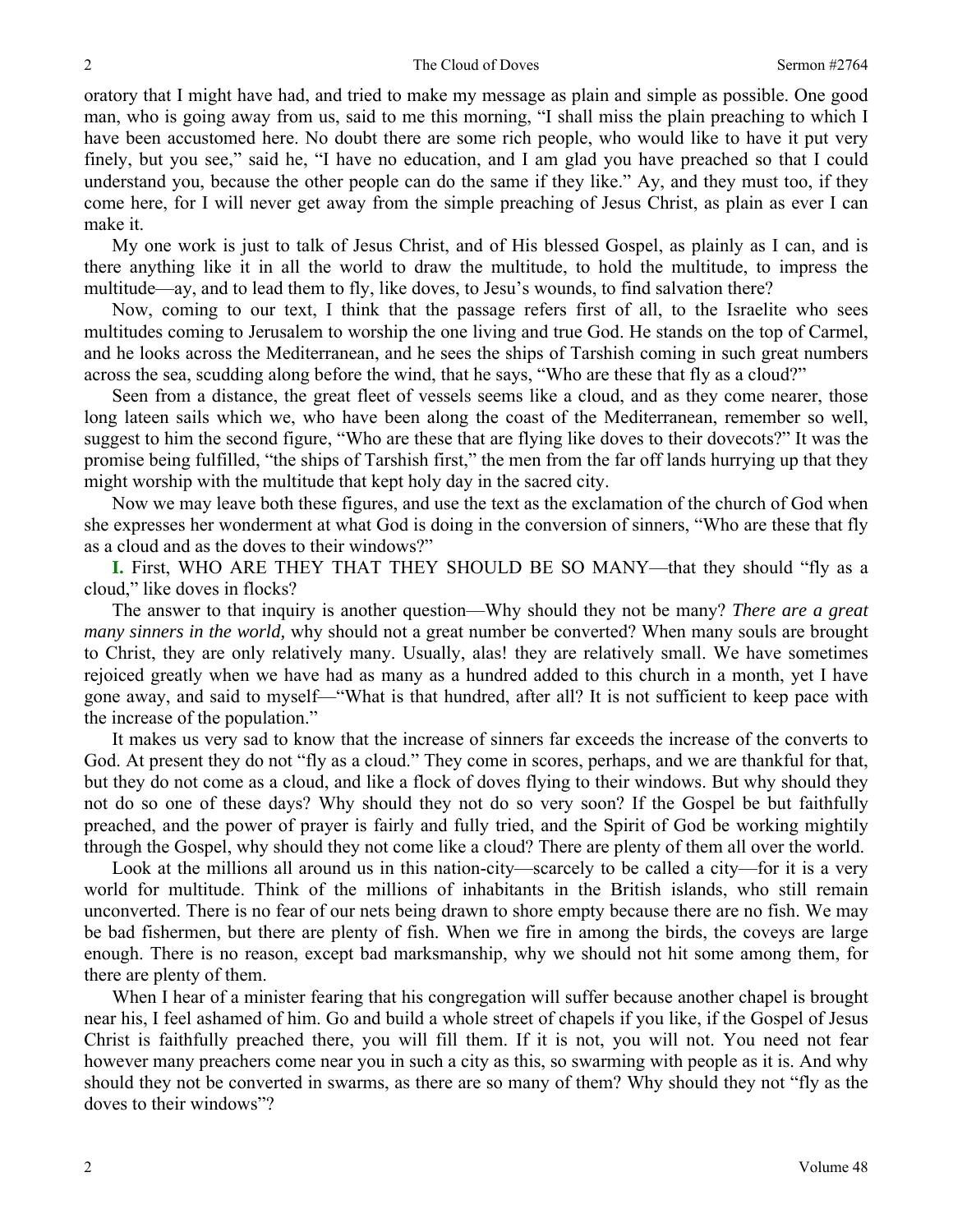#### Sermon #2764 **The Cloud of Doves** 3

*Has not Christ brought into the world a great redemption*? When I see Him dying upon yonder cross, I cannot sit down and watch His amazing sufferings, and then think that He died only for a few, and that as the result of the travail of His soul, there will be just a few very respectable people redeemed with His precious blood. If you can believe it, you must, but I cannot. I claim for Christ a great reward, I expect that His Father will so abundantly reward Him, that when He makes Him to see of the travail of His soul, and to be satisfied, it will be with unnumbered and innumerable millions of redeemed men, and women, and children, who shall look unto Him and live.

Up till now, the passion of Christ has only been very partially rewarded. The cross has not as yet brought forth its full crop of blessed fruit. Jesus—that precious "grain of wheat" that was cast into the ground to die, and so to bring forth fruit—has not yet yielded the wondrous harvest which shall surely come of that marvelous seed-sowing.

O beloved! by the blood that fell upon the sterile earth, and made it fruitful, look for great sheaves and abundant harvests, and begin already to sing the harvest home song in anticipation of that great ingathering. Yes, Christ's converts must "fly as a cloud, and as the doves to their windows," for He has bought with His precious blood, a multitude that no man can number. They must come in great multitudes, because He has attractions which they cannot resist. Let Him but be made known to them, and they must come to Him. Well has it been said—

#### *"His worth if all the nations knew, Sure the whole world would love Him too."*

"But they are blind," says one. I know they are, but cannot He open their eyes? "They are deaf," says another. That also is true, but cannot He unstop their ears? "But their hearts are hard," says a third. Yes, so they are, but cannot He soften them, or take them away, and give them hearts of flesh? Oh, with such a Christ as ours, I must believe that sinners must come to Him in vast crowds.

He must have the heathen for His inheritance and the uttermost parts of the earth for His possession. God always works according to scale, He never made a great cause to produce a little result, and when He Himself becomes incarnate—when He Himself bleeds and dies—when He gives Himself up as a sacrifice for sin, I must expect that men will come to Him "as a cloud, and as the doves to their windows."

And why should they not come in crowds *when the Spirit of God is quite able to lead them to come?* That same Holy Spirit who converts one, can just as easily convert a hundred. The Gospel applied by the Spirit of God to a dozen souls, can manifestly convert a thousand, or a million. Spiritual force is like fire, give me but one spark, and I can set a city all ablaze. One little lamp overturned by a cow, caused Chicago to be swept away in flames. One match could cause a prairie conflagration of almost immeasurable extent.

There is practically no limit to fire, and there is absolutely no limit to the power of the Spirit of God. He has but to work, and the same truth, which converted one soul today, can convert ten thousand or ten millions tomorrow. Why then, should He not make them willing in the day of His power, so that they should "fly as a cloud, and as the doves to their windows."

Once more, let us reflect that *heaven is very great, and the preparations which grace has made are very large.* That is a most gracious sentence in Christ's parable of the great supper, "Yet there is room." If we could enter heaven at this moment, I warrant you that we should not hear the angels or the redeemed from among men talking of the place being overcrowded. If we went down its shining streets, we should see many mansions furnished and prepared, and the destined inhabitants must occupy them. There is many a sacred joy laid up in store, and those for whom it is intended must have it.

Heaven is not a place prepared in vain, which will at last prove to be a failure. You may build a city, but you cannot fill it with inhabitants at your own pleasure. I saw in the South of France, part of a city, with street after street of well-built houses, with fountains, and a cathedral, but the streets were green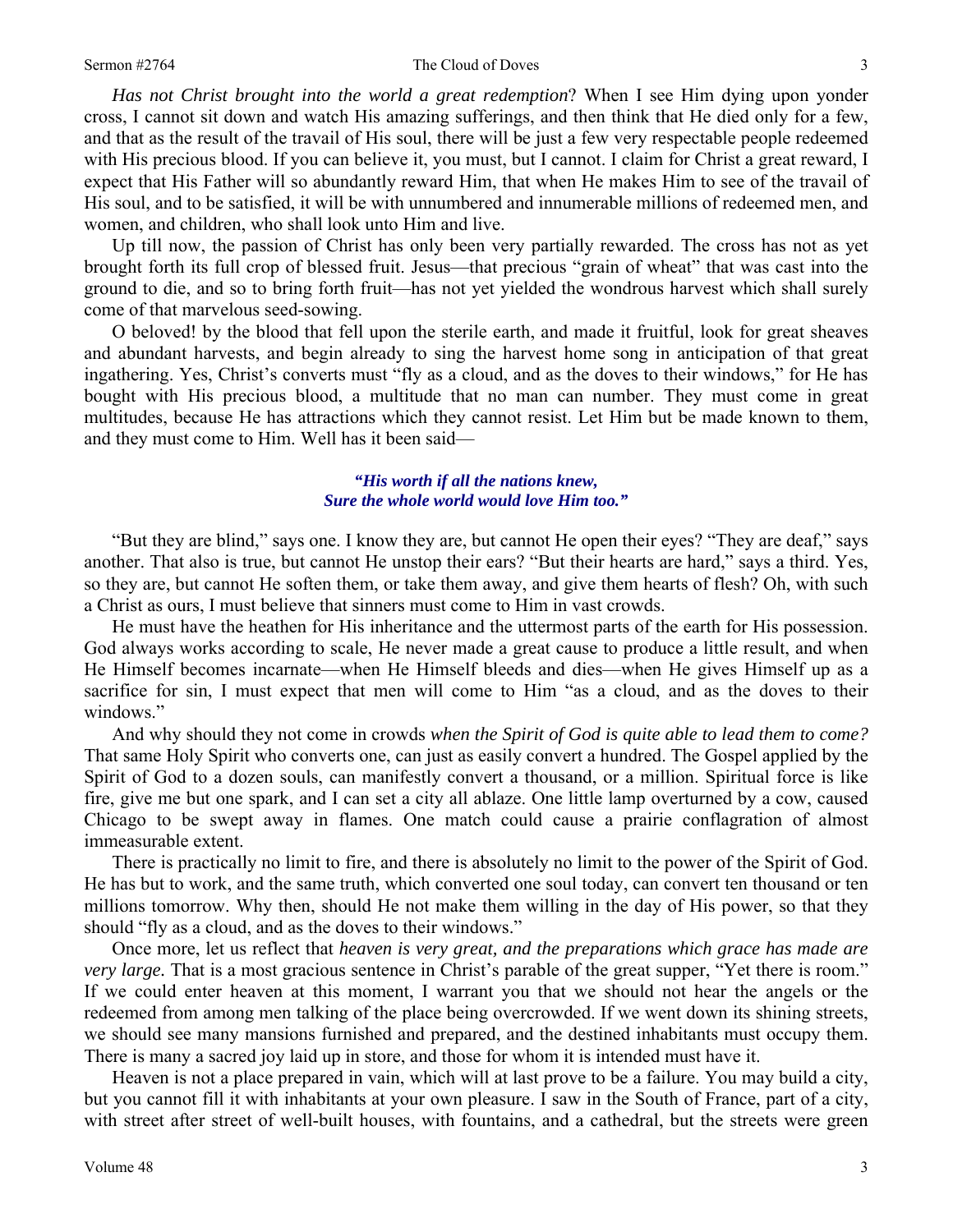#### 4 The Cloud of Doves Sermon #2764

with grass, the fountains were full of filth, and the houses were inhabited by the poorest of the poor, or else were standing empty. But heaven, at the last, shall not be like that. Oh, no! the wedding shall be furnished with guests. At the great King's banqueting table, there will not be one empty seat, no David will be missing in that day. The Lord shall gather in all His elect from the East, and from the West, and from the North, and from the South, and they shall "fly as a cloud, and as the doves to their windows."

**II.** Now secondly, WHO ARE THEY THAT THEY SHOULD FLY?

As scuds the light cloud before the breath of the tempest, so they come to Christ. As fly the doves with swift wings to their cotes, so do they speed to the Savior, but why do they come to Him in such a hurry? These new converts are not to be kept back. Old saints preach patience to them, but they will have none of it. They tell them to wait a while, but they feel that they cannot wait, so they "fly as a cloud, and as the doves to their windows." Why do they fly?

The first answer is, they fly to Christ *because they are driven and cannot help flying to Him*. When the Spirit of God lays hold upon a man—and like the wind, He bloweth where He listeth—I warrant you that that man must fly to Jesus. He can hold out no longer, he must repent, he must believe, he must have Christ, and he must have Him *now*. See, there he is, on his knees! He cries to God for mercy, and he adds many tears to his earnest entreaties. He cannot wait for the blessing, and he will take no denial, he cries, "Give me Christ, or else I die." And well he may, for the blessed Spirit, like a strong North wind, is blowing behind him, and making him to be one of those who fly like a cloud.

Why do they fly? They may well fly, *because they are in danger*. Do you wonder that a man is in a hurry to escape when he sees the gulf of hell yawning before him? These sinners, who are in such haste to fly to Christ, are like doves pursued by a hawk. Satan is after them, sin is pursuing them, death is drawing near them, and hell is close at their heels, so they are rightly alarmed and distressed. Do not tell me about seeking Christ calmly and quietly, you cannot do it if once your conscience is thoroughly aroused. If you realize that sin is upon you, that God condemns you because of your sin, and that by and by, you may be where hope and mercy can never come to you—

> *"In flames that no abatement know, Though briny tears forever flow,"—*

why, you must fly then! That is not the time for roosting or resting, you must fly, like a dove to its dovecot, when you have a true sense of the danger in which you are placed through your sin.

Besides that, *these flying sinners have strong desires within them*. The dove flies to her dovecot because she wants to be there, and she will not be happy until she gets there. I sometimes see a man throw a pigeon up into the air, that it may find its way home. It usually wheels about for a little while, as though it were uncertain which direction it should take, but presently, its quick eye catches sight of some familiar landmark, or by instinct it knows which is its way home, and then away it goes. There is no turning to the right hand, or to the left, but straight as an arrow shot from a bow, it flies towards its window.

So is it with a soul that the Spirit of God has once quickened. It longs for Christ, it pines for Christ, it may hesitate, and look about to find the way it is to go to find Him, but at last, it says within itself, "There He is," and away it goes, like the doves to their windows. Do you wonder that it does so when the sacred instinct, the holy desire, is so strong within it?

Why do they fly? Well, they may well fly, *because they have such a short time in which to reach the Savior*. I cannot tell—for I am neither a prophet nor the son of a prophet—but I may be addressing someone who will never see the sun rise again. There may be an unsaved soul in this place, who must be saved ere twelve o'clock shall come round, or that soul will be lost forever. We have had deaths before now, while the service was proceeding in this Tabernacle, and such a thing may happen again, and strike us with sudden sorrow as well as with deep solemnity.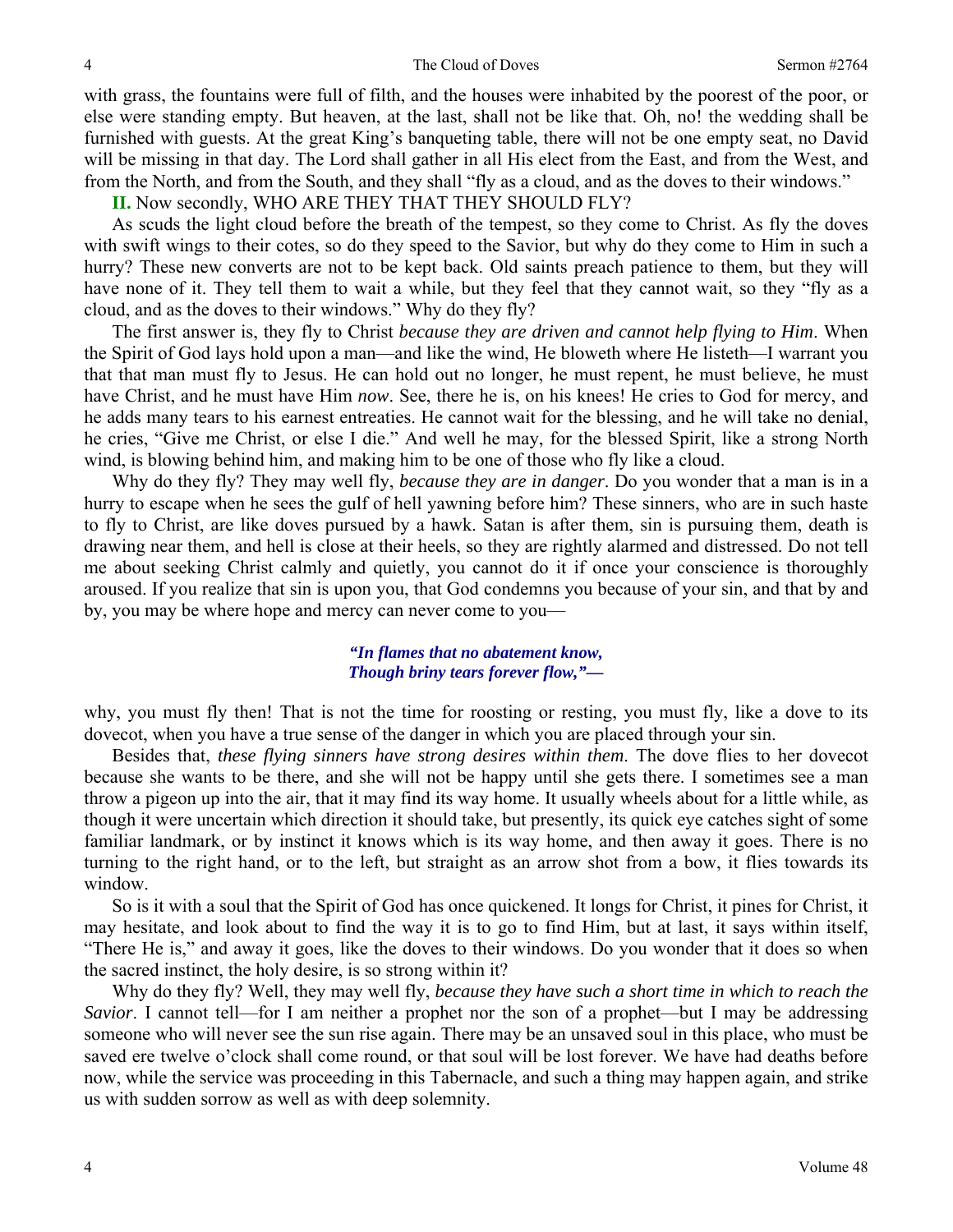But in any case, mortal man has but a short time to live, and some—we know not to which among us this may relate—have a very, very short time to live. The Rabbi's answer to a foolish question was a wise one. When he was asked, "How many days before he dies should a man repent?" He replied, "One day before he dies, and as he may die today, or tomorrow, he had better repent at once." So, as we sang, a little while ago—

> *"Come, guilty souls, and flee away Like doves to Jesus' wounds;"—*

using all possible haste, because the day is far spent, and the night is at hand in which you will not be able to find your way to the shelter of perishing sinners which is now available for you.

**III.** A third question is—WHY DO THEY FLY AS DOVES—that is, all together—in a covey—in a flock, so that they look like a moving cloud?

Well, the first reason is, *because they are all in one common danger,* and usually, when persons are in that condition, they give up their bickering against one another, and join heartily together. Each one, as he becomes anxious for himself, also feels a similar anxiety for his fellows, so they band themselves together, and "fly as a cloud, and as the doves to their windows." Souls convinced of sin have no time or inclination to quarrel.

When a man feels that he must "flee from the wrath to come," he does not notice that someone else is not respectful to him. No, he thinks of himself as a lost sinner, and lost sinners must not be so foolish as to stand upon their dignity, nor even to insist upon their rights and privileges. At such times, they are willing to stand in the aisle, or to be crowded up in a corner anywhere, so long as they can but hear the Gospel, and they will bear anything from their fellow men if they may but find Christ together.

It is wonderful what communion of spirit springs up among them. One, who has himself been under conviction, has seen another weeping on account of sin, and has said, "Well, if I do not find Christ myself, I hope that young man will do so. If I am never to be saved, I do hope that poor woman, whom I saw in such an agony of spirit, may soon find joy and peace in believing."

And sometimes, when they hardly dare to pray for themselves, they will pray for one another, and when they scarcely have any hope for themselves, they will entertain very kind desires concerning those who have sat next to them, who have been under impression. They are too much taken up with the solemnities of their condition before God to have time or wish for contention, and therefore, they do not quarrel and fight, as a number of hawks might do, but they fly together in one band, as a company of doves might be expected to do.

Besides that, they fly together *because they are seeking one common refuge*. They seem to say to one another, "Are you seeking the Savior? So am I. Are you anxious to get rid of sin? So am I. Are you desirous to be washed in the precious blood of Jesus? So am I. Do you want the Spirit of God to renew you? So do I." So, in these various points, they are so closely bound together that they fly as a cloud.

Besides, the Holy Spirit has already changed their nature to such an extent that they are all seeking that which is holy. Once they were like the hawk, the bird of prey, they were of an angry spirit, and they strove with one another. But penitence imparts to those who possess a dove-like character. When sin is being mourned over, pride lies low. When transgression and iniquity stare a man in the face and humble him, he becomes gentle, and tender, and patient, he mourns like a dove without its mate, and he seeks the Savior, in the hope that finding Him, he will also find peace and comfort of heart.

For all these reasons, convinced sinners, when God is dealing with them, get close together, and they "fly as a cloud, and as the doves to their windows." I would like again to see such a cloud of them here as we have sometimes seen. When I came back from my holiday two years ago, and met the hundred and fifty, or thereabouts, who had sought and found the Savior during the special services, it was a pleasant thing to listen to their hearty singing, and to hear them talk in their own simple, earnest style of the way in which Christ had met with them.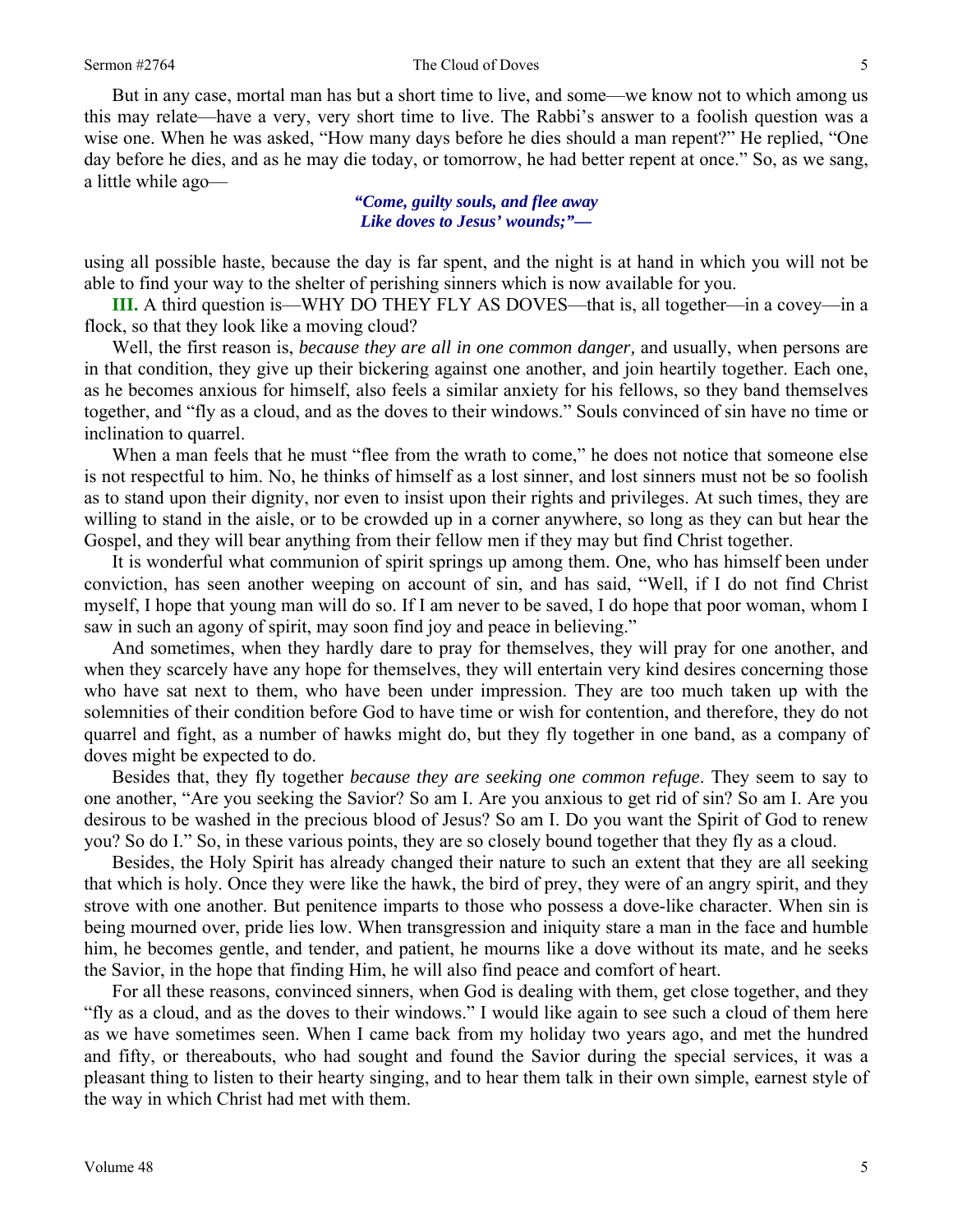It was indeed cheering to my heart to see these doves thus flying as a cloud. Oh, for another such flight! The Lord send it to us speedily! Let us believingly pray for it, then shall we have it, for He is sure to grant us the desire of our hearts.

**IV.** There is only one other question which I will try to answer. Let me remind you that we have already had these three inquiries—Who are these converts that they should be so many as to fly as a cloud? Who are they that they should fly so fast, like a flock of pigeons or doves, hurrying to their dovecots? Who are they that they should fly together, so as to make one cloud, one flock of doves? Now lastly, let us ask—WHO ARE THEY THAT THEY SHOULD FLY THIS WAY?

I mean, what makes them fly to Christ? What makes them fly to His church? I can understand that, when they are in danger, they should fly, but why do they fly this way? The answer is, because it is the dovecot of souls. Christ Jesus is the owner of this dovecot, nay, more than that, He Himself is the dovecot.

So, first, like a flock of doves, they fly this way, *because they are seeking safety,* and there is no safety for them except in the Lord Jesus Christ. What is the safety that is in Him? It is this. It is inevitable that God must punish sin, but He sent His Son into the world, and laid on Him the iniquity of all who ever will believe on Him. He punished Christ instead of them, and therefore, He cannot and will not punish them, for to punish the same offense twice would not be justice. To exact the penalty of sin first at the hand of the Divine Surety and Substitute, and then to exact it again at the sinner's hand, would not be right, and the Judge of all the earth will do right.

So, because God has exacted, at the hand of His dear Son, the ransom price for our iniquity, therefore all for whom Christ died, are forever clear of all liability, and if you believe on Him, you have the mark of those for whom He died. If you do trust Him, you have proof positive that you are one of His. If you rely upon the merit of His blood and righteousness, that is clear evidence that He gave His life as a ransom for you, and you can never be sent to hell. You cannot be punished for your sin, for Christ has borne the punishment of it. Your guilt was laid on Him, and all your sin is gone forever, it cannot be brought against you any more. This is the comfort of all believers, and therefore do these people come flying to Christ to get this safety. Like doves, they fly to the dovecot that they may be in safety there.

But they need more than safety, *they also need rest, and a dovecot is a place of rest to a dove*. I went some time ago into one of those old dovecots which used to belong, by a sort of right, to large estates. A man must have a considerable amount of property before he was allowed to possess a dovecot. With my guide, I entered a square building, and I saw that, up the four walls, which were very lofty, there were almost innumerable places made for the pigeons, and they all seemed to be full. We could not stay very many minutes in the place, but we could see tiers upon tiers of nests of pigeons, all occupied by the softly-cooing birds. That is just what is meant here.

When the doves are pursued by the hawk, they fly to the dovecot, and there they find both safety and rest. It is their home, there they enjoy themselves to the full. And oh! what a sweet rest we have in our Divine Columbarium, our Lord and Savior Jesus Christ! We are so protected and preserved in Him that we rest in perfect security. Jesus Christ is the "home, sweet home" of His people, we find ourselves completely at home when once we get to Him. Wherever we wander, there is no place like this home.

A swallow has two homes, one here, in the summer and another in the sunny South, in the winter. I bade the swallows "Good-bye" a week or two ago, but I daresay that I shall soon see some of them again in their other home. But a dove has only one home, winter or summer, she lives in the selfsame dovecot. So is it with a believer, he has only one home, and that is His Master's bosom. He loves Jesus, he rests in Jesus, and Jesus is therefore the home of his spirit.

Now, in closing my discourse, shall I tell you why some of you love to come to Christ's house as well as to Christ Himself? I think, first, that you like to come where God's people assemble, *because your food is there*. It must be one main part of the business of the minister, on the Sabbath day, to feed his people, and if he does that, they will be sure to flock around him.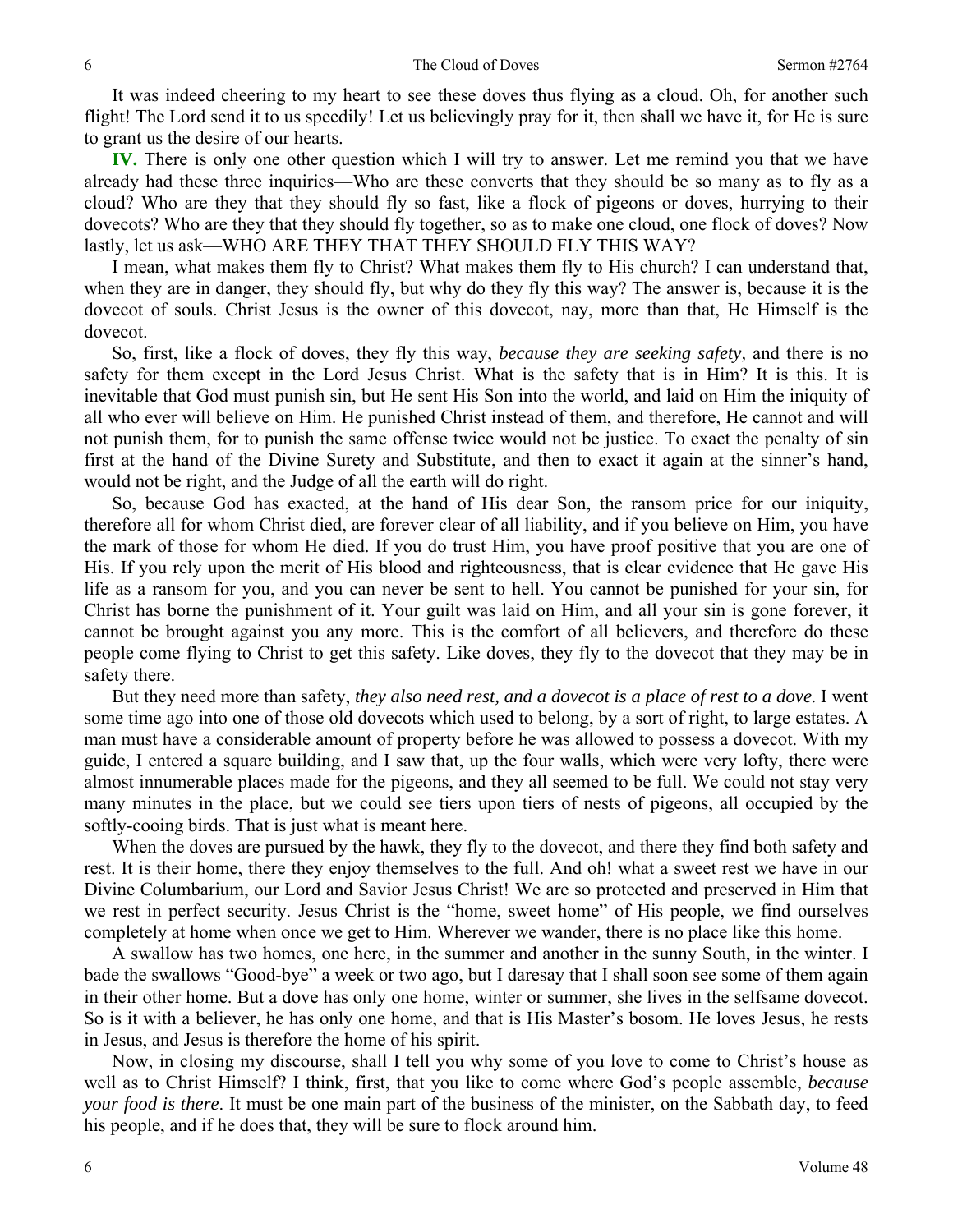#### Sermon #2764 The Cloud of Doves 7

Did you ever stand, in the square of St. Mark at Venice, as the clock struck two? If you have ever done so, you have seen the pigeons come flying down in such flocks that they cover all the ground, you may even walk among them, and they will not mind you. Somebody always feeds them at two o'clock, and they know it, and they come then because they are fed. I will be bound to say that if I were to employ a musician to go there tomorrow at two o'clock, and to play on a flute to them, but to give them no barley, they would not come. And if he were to go there dressed in the particular robes adapted to St. Monday, or whatever "saint's day" it is tomorrow, the pigeons would not come if his hands were empty, but if he gives them barley, they will come, however he is dressed, and whatever music he may play.

And we love to come to the house of God because, like doves, we have appetites, and we like to be fed, and if the finest of the wheat is scattered in the form of the Gospel of Jesus Christ, we are sure to be there, to eat and to be satisfied.

We love to be there, next, *because our companions are there*. The doves fly to their windows because there are other doves there that they love, and we sing, with Dr. Watts—

> *"My soul shall pray for Zion still, While life or breath remains; There my best friends, my kindred dwell, There God my Savior reigns."*

In the midst of the Lord's people we have formed associations that will outlast all the ties of blood, for in that land where they neither marry, nor are given in marriage, ties formed here will endure forever there. Fathers in Christ will still be fathers there, mothers in Israel will continue to be mothers there, friends in Christ will be friends forever there. If the Gospel had done nothing else for some of us but introduce us to dear friends to whom we are knit for eternity, it would have been an everlasting blessing to us. We fly, like doves to our windows, because there are other doves there, and we wish to be with them.

Some of us fly there, *because our young are there.* No dove flies so swiftly home as that mother dove that has young ones awaiting her return, and there is, I think, no man who loves the church of God better than he does who has young children in it. Remember how the psalmist wrote, "Yea, the sparrow hath found a house, and the swallow a nest for herself, where she may lay her young, even thine altars, O LORD of hosts, my King, and my God." Blessed be His holy name, He is my father's God, He was my grandfather's God, He was my great grandfather's God, He was the God of all my ancestors as long as we have any record of them, and I am glad to say that He is the God of my sons too, so I must love Him, and rejoice in Him. Fathers and mothers, I hope you will all have this tie to the church of God, for it is a very tender one, and also a very strong one. May you come to love the church of God because your children are there!

Last of all, we fly to Christ, and to His church, *because our all is there*. Mr. John Wesley used to sing—

> *"No foot of land do I possess, No cottage in this wilderness;"—*

and he had not any, and when the good man came to die, all the wealth he had in the world was less than £10. When he was asked how he would dispose of his plate, he said that he had only two silver spoons, one at York, and one in London, for everything else had gone into the great cause of his Master, and we best prove that we love Christ when everything we have is given up to Him, and all our wealth, and all our strength, and all our joy, and everything else is found in Him, so that Christ is all, and in all. When He is all to you, you will fly to Him as a dove flies to its window. God help you all to do so, for Jesus Christ's sake! Amen.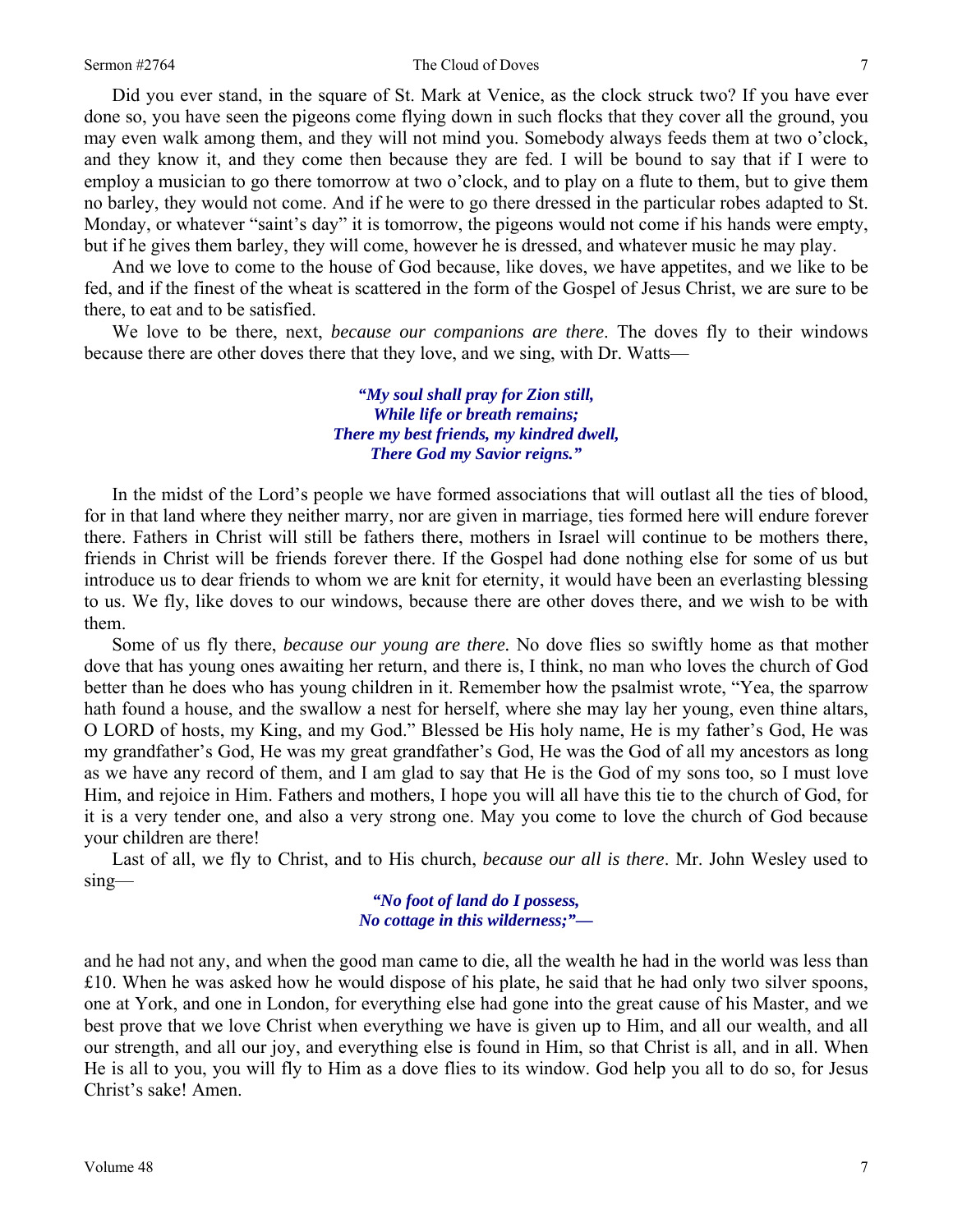#### **EXPOSITION BY C. H. SPURGEON**

### *ISAIAH 60*

This is a chapter full of good news, a prophecy of the bright days that are yet to come to this dark world. These dull days are not to last forever. The reign of wickedness will come to an end, and earth shall have the bright sunlight of JEHOVAH's presence. The words are addressed to the church of God it little matters whether to the Jewish or the Gentile church, for now, they are all one in Christ, and there is no distinction in the message to both Jews and Gentiles.

**Verses 1-2.** *Arise, shine; for thy light is come, and the glory of the LORD is risen upon thee. For, behold, the darkness shall cover the earth, and gross darkness the people: but the LORD shall arise upon thee, and his glory shall be seen upon thee.* 

We have had abundant proof of the darkness, and of the grossness of that darkness, for these many centuries, now we are to look—and I trust that we can already see it in part—for the arising of the Sun of righteousness, first upon the church, and then upon the whole world.

**3-4.** *And the Gentiles shall come to thy light, and kings to the brightness of thy rising. Lift up thine eyes round about, and see: all they gather themselves together, they come to thee: thy sons shall come from far, and thy daughters shall be nursed at thy side.* 

Or rather, "shall be carried as by a nurse upon her side." The strong ones—the sons—shall come walking, the weaker ones—the daughters—shall be carried like children who need to be nursed, but they shall all come. Today, the church of Christ has to "go." The message to Christ's disciples still is, "Go ye into all the world, and preach the gospel to every creature." The church must send her heralds far and wide to tell the good news, but a blessed change will be wrought when the nations will come to hear the story, flocking in crowds to listen to it, and Christ will be sought by those who never sought Him before—

### *"O long-expected day, begin; Dawn on these realms of woe and sin!"*

**5.** *Then thou shalt see, and flow together, and thine heart shall fear, and be enlarged;* 

First, the blessing shall seem too great to be real, and the church shall tremble with fear, but afterwards, she shall believe in it, and rejoice in it, and so her heart shall be enlarged.

**5.** *Because the abundance of the sea shall be converted unto thee,—* 

The sailors shall come to Christ in great numbers, and when they are converted, they will be the best of missionaries. Each ship shall be a floating Bethel, and every port at which they touch shall be the gladder for the good news they will have to tell, "The abundance of the sea shall be converted unto thee,"—

#### **5.** *The forces of the Gentiles shall come unto thee.*

The soldiers, as well as the sailors, shall enter the service of the King of kings. Oh, what a happy day it will be when every soldier shall have enlisted beneath the banner of peace! Then they will be able to fight the good fight of faith every day, and to be the means of saving multitudes of precious souls. According to this verse, great importance is attached to the conversion of sailors and soldiers, God grant that some of us may live to see this prophecy fulfilled!

**6.** *The multitude of camels shall cover thee, the dromedaries of Midian and Ephah;* 

Wealthy nations, of the Oriental type, who ride upon camels and dromedaries, and who have long been under the sway of the false prophet, Mohammed, shall yield allegiance to the Son of God.

**6-7.** *All they from Sheba shall come: they shall bring gold and incense; and they shall shew forth the praises of the LORD. All the flocks of Kedar shall be gathered together unto thee, the rams of Nebaioth*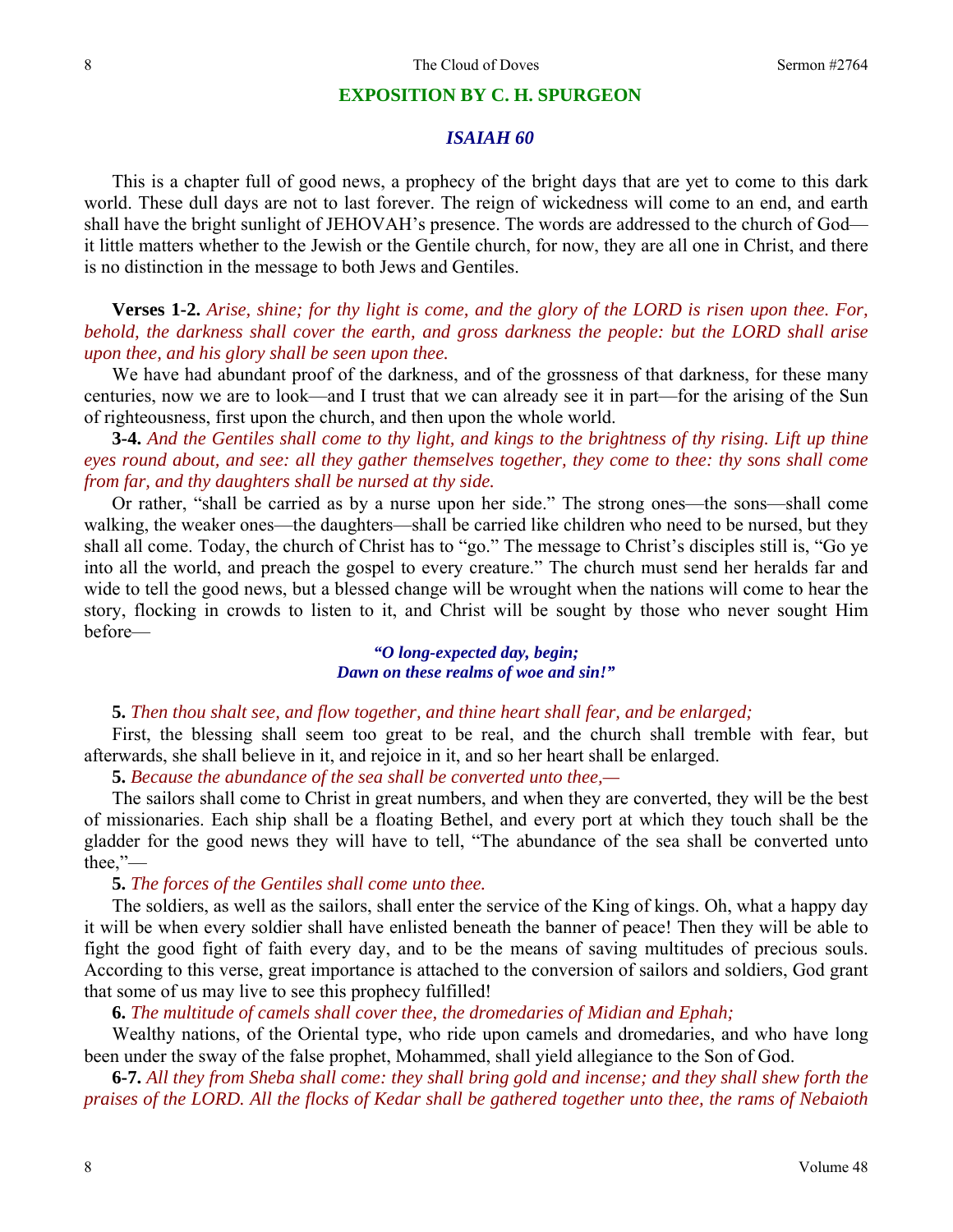*shall minister unto thee: they shall come up with acceptance on mine altar, and I will glorify the house of my glory.* 

Pastoral people—travelers from place to place in the wilderness—shall come to Christ. There shall be no untamed nation, no barbarous people that shall continue to oppose the coming of that glorious kingdom of the blessed God in those happy, happy days. As for the church, she shall be so astonished that she shall cry out—

**8.** *Who are these that fly as a cloud, and as the doves to their windows?*  Or "to their cotes."

**9.** *Surely the isles shall wait for me, and the ships of Tarshish first,—* 

Tarshish was some country far away from Palestine, it is difficult to say exactly where it was, but the Phoenicians made their most distant voyages there. It may have been this very island in which we live, and we know that they came hither for tin. It is a very remarkable thing that islanders have usually been the first people to be converted to Christ. If you will at this moment, think of any places where true religion is strong and dominant, you will naturally think of islands. Then, the mention of ships shows what regard God has for sailors when He says, "The ships of Tarshish first,"—

**9-10.** *To bring thy sons from far, their silver and their gold with them, unto the name of the LORD thy God, and to the Holy One of Israel, because he hath glorified thee. And the sons of strangers shall build up thy walls;*

And it is so today. Some, who were total strangers to God and to His grace, have now become the most earnest ministers of Christ, "The sons of strangers shall build up thy walls"—

**10-11.** *And their kings shall minister unto thee: for in my wrath I smote thee, but in my favour have I had mercy on thee. Therefore thy gates shall be open continually;*

No alarms of war will cause them then to shut the iron gates.

**11.** *They shall not be shut day nor night;* 

There shall be free access to Zion—to the church—and to Christ Himself, at all times.

**11-17.** *That men may bring unto thee the forces of the Gentiles, and that their kings may be brought. For the nation and kingdom that will not serve thee shall perish; yea, those nations shall be utterly wasted. The glory of Lebanon shall come unto thee, the fir tree, the pine tree, and the box together, to beautify the place of my sanctuary; and I will make the place of my feet glorious. The sons also of them that afflicted thee shall come bending unto thee; and all they that despised thee shall bow themselves*  down at the soles of thy feet; and they shall call thee, The city of the LORD, The Zion of the Holy One of *Israel. Whereas thou hast been forsaken and hated, so that no man went through thee, I will make thee an eternal excellency, a joy of many generations. Thou shalt also suck the milk of the Gentiles, and shalt suck the breast of kings: and thou shalt know that I the LORD am thy Saviour and thy Redeemer, the mighty One of Jacob. For brass I will bring gold, and for iron I will bring silver, and for wood brass, and for stones iron:* 

You see, it is better, and better, and better, for that is God's way with His people—to bless them, and then to bless them over again, and again, and again, giving them grace upon grace, grace to qualify them to receive yet more grace.

**17-22.** *I will also make thy officers peace, and thine exactors righteousness. Violence shall no more be heard in thy land, wasting nor destruction within thy borders; but thou shalt call thy walls Salvation, and thy gates Praise. The sun shall be no more thy light by day; neither for brightness shall the moon give light unto thee: but the LORD shall be unto thee an everlasting light, and thy God thy glory. Thy sun shall no more go down; neither shall thy moon withdraw itself: for the LORD shall be thine everlasting light, and the days of thy mourning shall be ended. Thy people also shall be all righteous: they shall inherit the land for ever, the branch of my planting, the work of my hands, that I may be glorified. A little one shall become a thousand, and a small one a strong nation: I the LORD will hasten it in his time.*